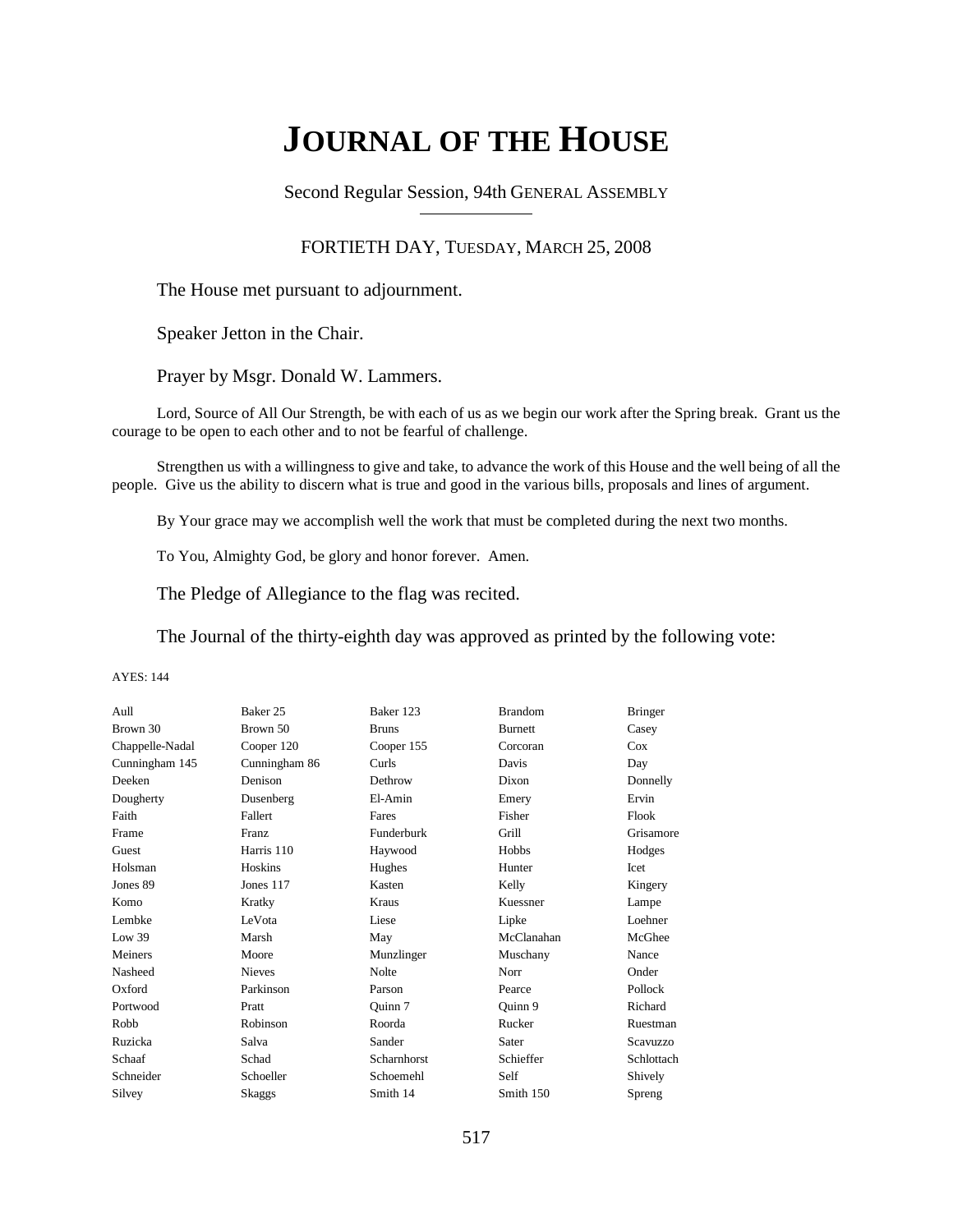| Stevenson                     | St. Onge      | Storch     | Stream       | Sutherland |
|-------------------------------|---------------|------------|--------------|------------|
| Swinger                       | Thomson       | Threlkeld  | Tilley       | Todd       |
| Viebrock                      | Villa         | Wallace    | Walsh        | Walton     |
| Wasson                        | Wells         | Weter      | Wilson 119   | Wilson 130 |
| Witte                         | Wood          | Wright 159 | Wright-Jones | Yaeger     |
| Young                         | Zimmerman     | Zweifel    | Mr Speaker   |            |
| <b>NOES: 006</b>              |               |            |              |            |
| Daus<br>Wildberger            | Lowe 44       | Talboy     | Vogt         | Whorton    |
| PRESENT: 002                  |               |            |              |            |
| Darrough                      | George        |            |              |            |
| <b>ABSENT WITH LEAVE: 009</b> |               |            |              |            |
| Avery                         | <b>Bivins</b> | Bland      | Harris 23    | Hubbard    |
| Johnson                       | Meadows       | Page       | Yates        |            |

VACANCIES: 002

# The Journal of the thirty-ninth day was approved as printed by the following vote:

| Baker 25      | Baker 123     | <b>Bivins</b>      | <b>Brandom</b> | Brown 30        |
|---------------|---------------|--------------------|----------------|-----------------|
| Brown 50      | <b>Bruns</b>  | <b>Burnett</b>     | Casey          | Chappelle-Nadal |
| Cooper 120    | Cooper 155    | Corcoran           | Cox            | Cunningham 145  |
| Cunningham 86 | Curls         | Davis              | Day            | Deeken          |
| Denison       | Dethrow       | Dixon              | Donnelly       | Dougherty       |
| Dusenberg     | El-Amin       | Emery              | Ervin          | Faith           |
| Fallert       | Fares         | Fisher             | Flook          | Frame           |
| <b>Franz</b>  | Funderburk    | Grill              | Grisamore      | Guest           |
| Harris 110    | Hobbs         | Holsman            | Hoskins        | Hughes          |
| Icet          | Jones 89      | Jones 117          | Kasten         | Kelly           |
| Kingery       | Komo          | Kratky             | Kraus          | Kuessner        |
| Lembke        | LeVota        | Liese              | Lipke          | Loehner         |
| Lowe 44       | Marsh         | May                | McClanahan     | McGhee          |
| Meiners       | Moore         | Munzlinger         | Muschany       | Nance           |
| Nasheed       | <b>Nieves</b> | <b>Nolte</b>       | Norr           | Onder           |
| Oxford        | Parkinson     | Parson             | Pearce         | Pollock         |
| Portwood      | Pratt         | Ouinn 7            | Ouinn 9        | Richard         |
| Robb          | Robinson      | Roorda             | Rucker         | Ruestman        |
| Ruzicka       | Salva         | Sander             | Sater          | <b>Scavuzzo</b> |
| Schaaf        | Schad         | <b>Scharnhorst</b> | Schlottach     | Schneider       |
| Schoeller     | Schoemehl     | Self               | Shively        | Silvey          |
| Skaggs        | Smith 14      | Smith 150          | Stevenson      | St. Onge        |
| Storch        | Stream        | Sutherland         | Thomson        | Threlkeld       |
| Tilley        | Todd          | Viebrock           | Villa          | Wallace         |
| Walsh         | Walton        | Wasson             | Wells          | Weter           |
| Wilson 119    | Wilson 130    | Wood               | Wright 159     | Wright-Jones    |
| Yaeger        | Yates         | Young              | Zimmerman      | Zweifel         |
| Mr Speaker    |               |                    |                |                 |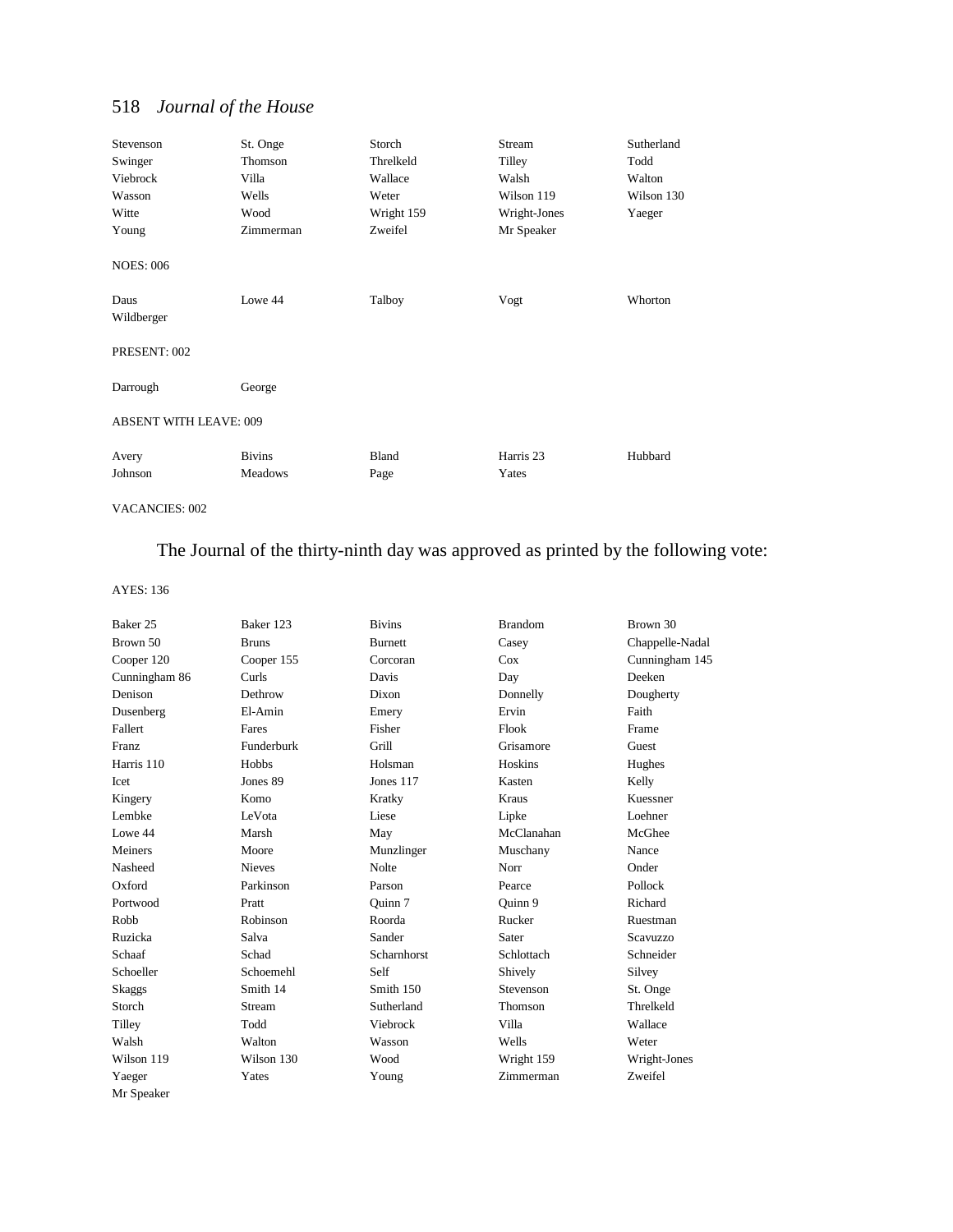| Aull<br>Lampe<br>Vogt         | <b>Bringer</b><br>Low 39<br>Whorton | Daus<br>Schieffer<br>Wildberger | Haywood<br>Swinger<br>Witte | Hodges<br>Talboy |
|-------------------------------|-------------------------------------|---------------------------------|-----------------------------|------------------|
| PRESENT: 003                  |                                     |                                 |                             |                  |
| Darrough                      | George                              | Spreng                          |                             |                  |
| <b>ABSENT WITH LEAVE: 008</b> |                                     |                                 |                             |                  |
| Avery<br>Johnson              | Bland<br><b>Meadows</b>             | Harris 23<br>Page               | Hubbard                     | Hunter           |

VACANCIES: 002

# **HOUSE COURTESY RESOLUTIONS OFFERED AND ISSUED**

House Resolution No. 1113 through House Resolution No. 1235

### **HOUSE CONCURRENT RESOLUTION**

Representative Smith (14) offered House Concurrent Resolution No. 38.

Speaker Pro Tem Pratt assumed the Chair.

# **PERFECTION OF HOUSE BILLS - APPROPRIATIONS**

**HB 2001**, relating to appropriations, was taken up by Representative Icet.

**HB 2001** was laid over.

**HCS HB 2002**, relating to appropriations, was taken up by Representative Icet.

**HCS HB 2002** was laid over.

**HCS HB 2003**, relating to appropriations, was taken up by Representative Icet.

**HCS HB 2003** was laid over.

**HB 2004**, relating to appropriations, was taken up by Representative Icet.

**HB 2004** was laid over.

**HCS HB 2005**, relating to appropriations, was taken up by Representative Icet.

**HCS HB 2005** was laid over.

**HCS HB 2006**, relating to appropriations, was taken up by Representative Icet.

NOES: 014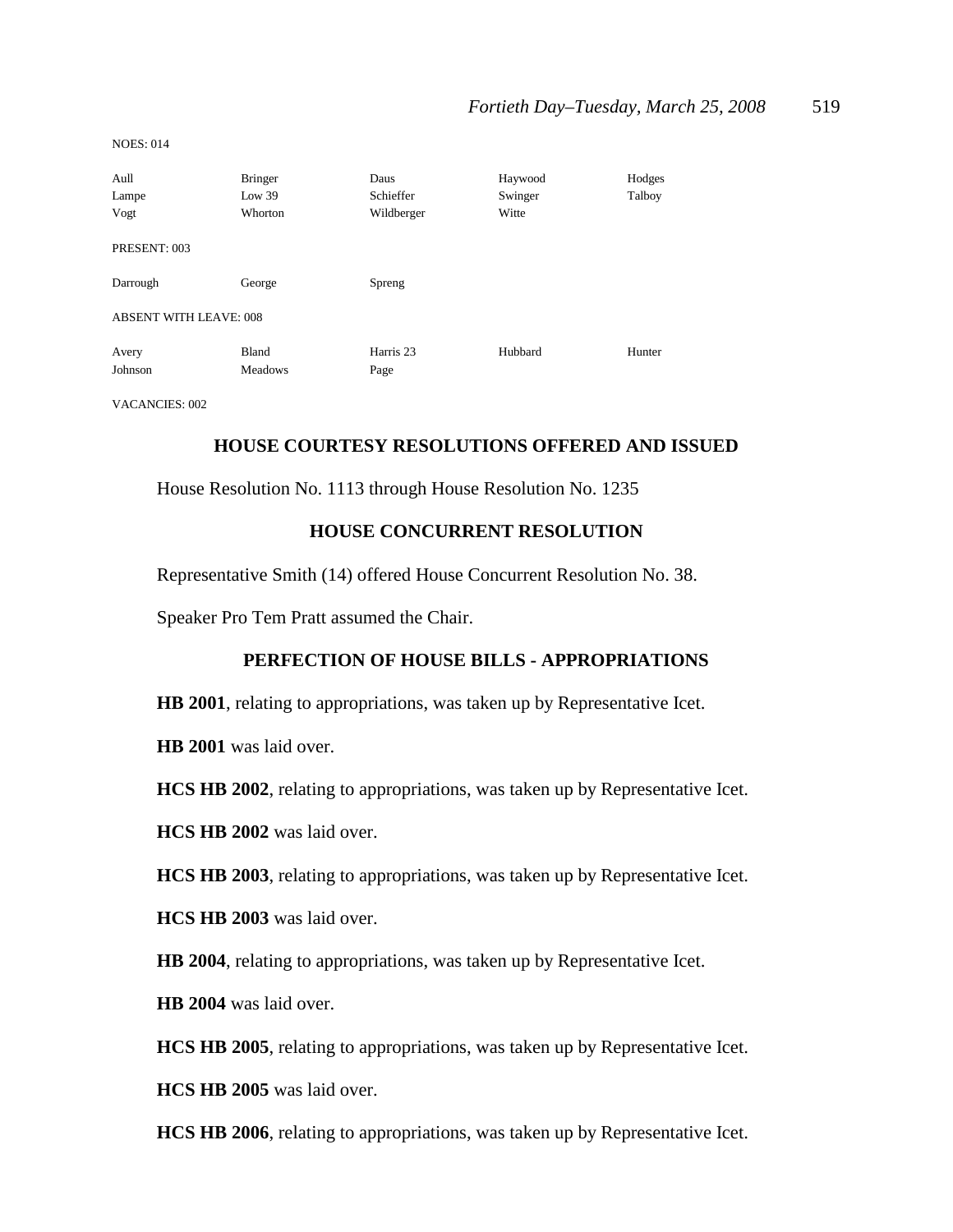**HCS HB 2006** was laid over.

**HCS HB 2007**, relating to appropriations, was taken up by Representative Icet.

**HCS HB 2007** was laid over.

**HCS HB 2008**, relating to appropriations, was taken up by Representative Icet.

**HCS HB 2008** was laid over.

**HCS HB 2009**, relating to appropriations, was taken up by Representative Icet.

**HCS HB 2009** was laid over.

**HCS HB 2010**, relating to appropriations, was taken up by Representative Icet.

**HCS HB 2010** was laid over.

**HCS HB 2011**, relating to appropriations, was taken up by Representative Icet.

**HCS HB 2011** was laid over.

**HCS HB 2012**, relating to appropriations, was taken up by Representative Icet.

**HCS HB 2012** was laid over.

**HCS HB 2013**, relating to appropriations, was taken up by Representative Icet.

**HCS HB 2013** was laid over.

**HB 2001**, relating to appropriations, was again taken up by Representative Icet.

**HB 2001** was laid over.

**HCS HB 2002**, relating to appropriations, was again taken up by Representative Icet.

Representative Bringer offered **House Amendment No. 1**.

Representative Stevenson raised a point of order that **House Amendment No. 1** legislates within an appropriation bill.

The Chair ruled the point of order well taken.

Representative Aull offered **House Amendment No. 2**.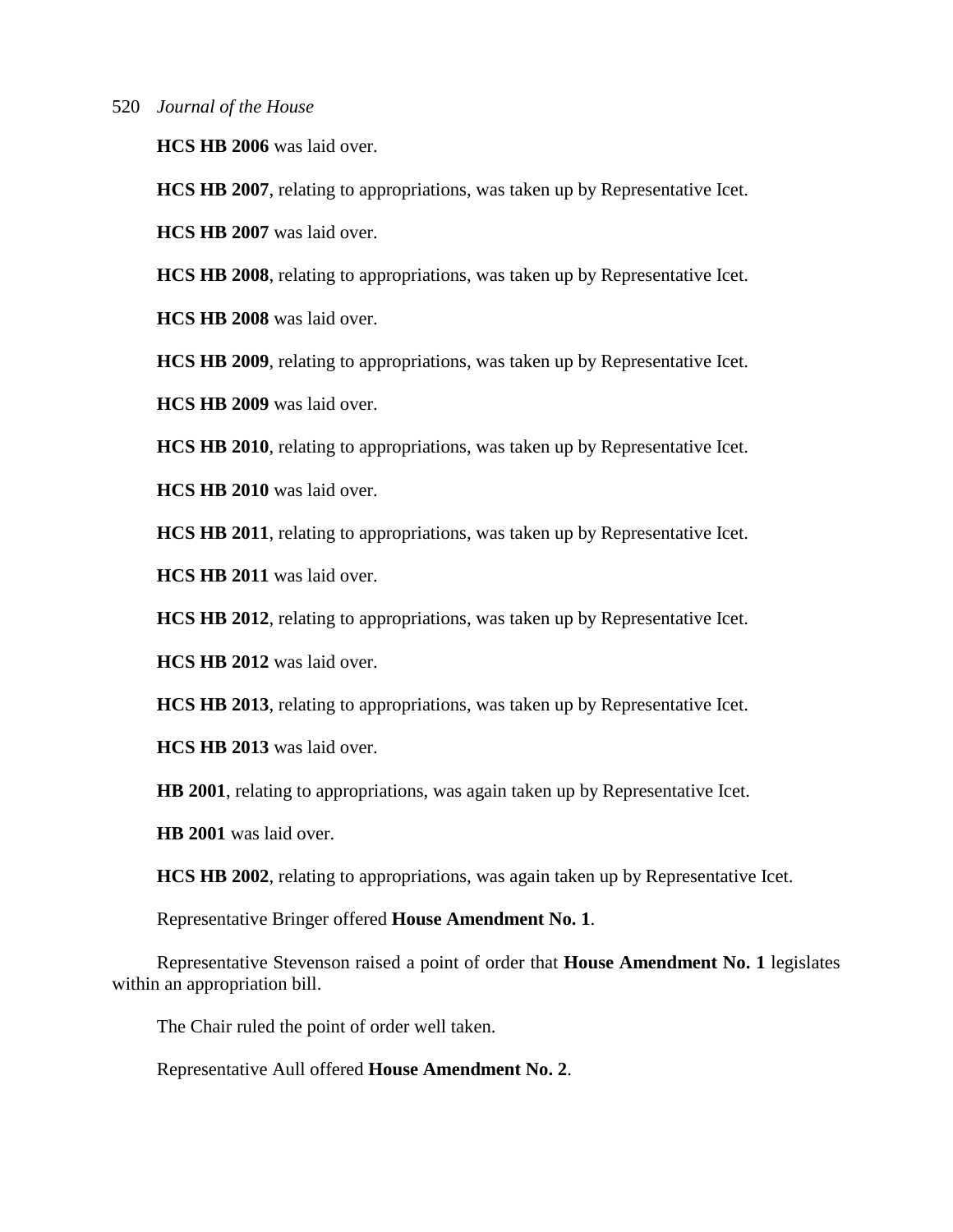#### *House Amendment No. 2*

AMEND House Committee Substitute for House Bill No. 2002, Page 2, Section 2.015, Line 27, by deleting "5,950,000" and inserting "5,200,000"; and

Further amend said bill by adjusting section and bill totals accordingly.

# Representative Aull moved that **House Amendment No. 2** be adopted.

Which motion was defeated by the following vote:

AYES: 066

| Aull             | Baker 25        | <b>Bringer</b> | Brown 50      | <b>Burnett</b> |
|------------------|-----------------|----------------|---------------|----------------|
| Casey            | Chappelle-Nadal | Corcoran       | Curls         | Darrough       |
| Daus             | Donnelly        | Dougherty      | El-Amin       | Fallert        |
| Frame            | George          | Grill          | Harris 110    | Hodges         |
| Hughes           | Komo            | Kratky         | Kuessner      | Lampe          |
| LeVota           | Liese           | Low 39         | Lowe 44       | Marsh          |
| McClanahan       | Meiners         | Nance          | Nasheed       | Norr           |
| Oxford           | Ouinn 9         | Robinson       | Roorda        | Rucker         |
| Salva            | Scavuzzo        | Schieffer      | Schneider     | Schoemehl      |
| Shively          | Skaggs          | Spreng         | Storch        | Sutherland     |
| Swinger          | Talboy          | Todd           | Villa         | Vogt           |
| Wallace          | Walsh           | Walton         | Whorton       | Wildberger     |
| Witte            | Wright-Jones    | Yaeger         | Young         | Zimmerman      |
| Zweifel          |                 |                |               |                |
| <b>NOES: 085</b> |                 |                |               |                |
| Baker 123        | <b>Bivins</b>   | <b>Brandom</b> | Brown 30      | <b>Bruns</b>   |
| Cooper 155       | Cox             | Cunningham 145 | Cunningham 86 | Davis          |
| Day              | Deeken          | Denison        | Dethrow       | Dixon          |
| Dusenberg        | Emery           | Ervin          | Faith         | Fares          |
| Fisher           | Flook           | Franz          | Funderburk    | Grisamore      |
| Guest            | Hobbs           | Hoskins        | Hunter        | Icet           |
| Jones 89         | Jones $117$     | Kasten         | Kelly         | Kingery        |
| Kraus            | Lembke          | Lipke          | Loehner       | May            |
| McGhee           | Moore           | Munzlinger     | Muschany      | <b>Nieves</b>  |
| Nolte            | Onder           | Parkinson      | Parson        | Pearce         |
| Pollock          | Portwood        | Pratt          | Ouinn 7       | Richard        |
| Robb             | Ruestman        | Ruzicka        | Sander        | Sater          |
| Schaaf           | Schad           | Scharnhorst    | Schlottach    | Schoeller      |
| Self             | Silvey          | Smith 14       | Smith 150     | Stevenson      |
| St. Onge         | Stream          | Thomson        | Threlkeld     | Tilley         |
| Viebrock         | Wasson          | Wells          | Weter         | Wilson 119     |
| Wilson 130       | Wood            | Wright 159     | Yates         | Mr Speaker     |

#### PRESENT: 000

#### ABSENT WITH LEAVE: 010

| Avery   | Bland   | Cooper 120 | Harris 23      | Haywood |
|---------|---------|------------|----------------|---------|
| Holsman | Hubbard | Johnson    | <b>Meadows</b> | Page    |

VACANCIES: 002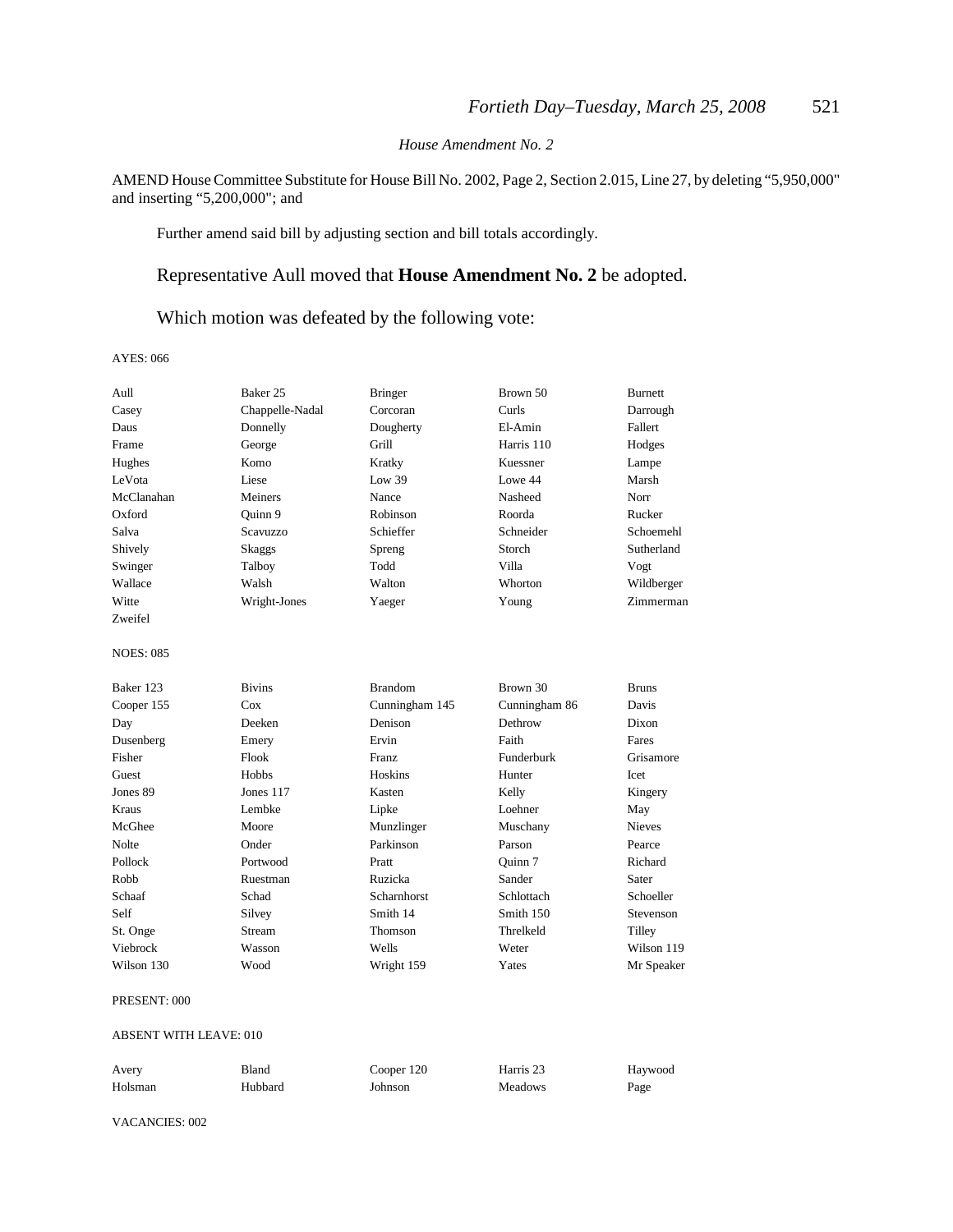**HCS HB 2002** was laid over.

**HCS HB 2003**, relating to appropriations, was again taken up by Representative Icet.

# Representative Robb offered **House Amendment No. 1**.

*House Amendment No. 1*

AMEND House Committee Substitute for House Bill No. 2003, Page 2, Section 3.040, Line 5, by deleting "82,033,333" and inserting "76,033,333"; and

Further amend said bill, Page 3, Section 3.045, Line 4, by deleting "100,000,000E" and inserting "94,000,000E"; and

Further amend said bill by adjusting section and bill totals accordingly.

### Representative Robb moved that **House Amendment No. 1** be adopted.

Which motion was defeated by the following vote:

| Baker 25         | Baker 123      | <b>Brandom</b>  | Chappelle-Nadal | Curls      |
|------------------|----------------|-----------------|-----------------|------------|
| Davis            | Day            | Deeken          | Donnelly        | Dusenberg  |
| Ervin            | Faith          | Flook           | Funderburk      | Guest      |
| Harris 23        | Hobbs          | Kelly           | LeVota          | Loehner    |
| Low 39           | Lowe 44        | May             | Meiners         | Moore      |
| Nasheed          | <b>Nieves</b>  | <b>Nolte</b>    | Onder           | Oxford     |
| Pollock          | Ouinn 7        | Robb            | Sander          | Sater      |
| Schlottach       | Schneider      | Silvey          | Sutherland      | Talboy     |
| Threlkeld        | Villa          | Vogt            | Wallace         | Walton     |
| Whorton          | Witte          | Yaeger          | Young           | Zimmerman  |
| <b>NOES: 102</b> |                |                 |                 |            |
| Aull             | <b>Bivins</b>  | <b>Bringer</b>  | Brown 30        | Brown 50   |
| <b>Bruns</b>     | <b>Burnett</b> | Casey           | Cooper 120      | Cox        |
| Cunningham 145   | Cunningham 86  | Darrough        | Daus            | Denison    |
| Dethrow          | Dixon          | Dougherty       | El-Amin         | Emery      |
| Fallert          | Fares          | Fisher          | Frame           | Franz      |
| George           | Grill          | Grisamore       | Harris 110      | Hodges     |
| Holsman          | <b>Hoskins</b> | Hughes          | Hunter          | Icet       |
| Johnson          | Jones 89       | Jones 117       | Kasten          | Kingery    |
| Komo             | Kratky         | Kraus           | Kuessner        | Lampe      |
| Lembke           | Liese          | Lipke           | McClanahan      | McGhee     |
| Munzlinger       | Muschany       | Nance           | Norr            | Parkinson  |
| Parson           | Pearce         | Portwood        | Pratt           | Quinn 9    |
| Richard          | Robinson       | Roorda          | Rucker          | Ruestman   |
| Ruzicka          | Salva          | <b>Scavuzzo</b> | Schaaf          | Schad      |
| Scharnhorst      | Schieffer      | Schoeller       | Schoemehl       | Self       |
| Shively          | <b>Skaggs</b>  | Smith 14        | Smith 150       | Spreng     |
| Stevenson        | St. Onge       | Storch          | Stream          | Swinger    |
| Thomson          | Tilley         | Todd            | Viebrock        | Walsh      |
| Wasson           | Wells          | Weter           | Wildberger      | Wilson 119 |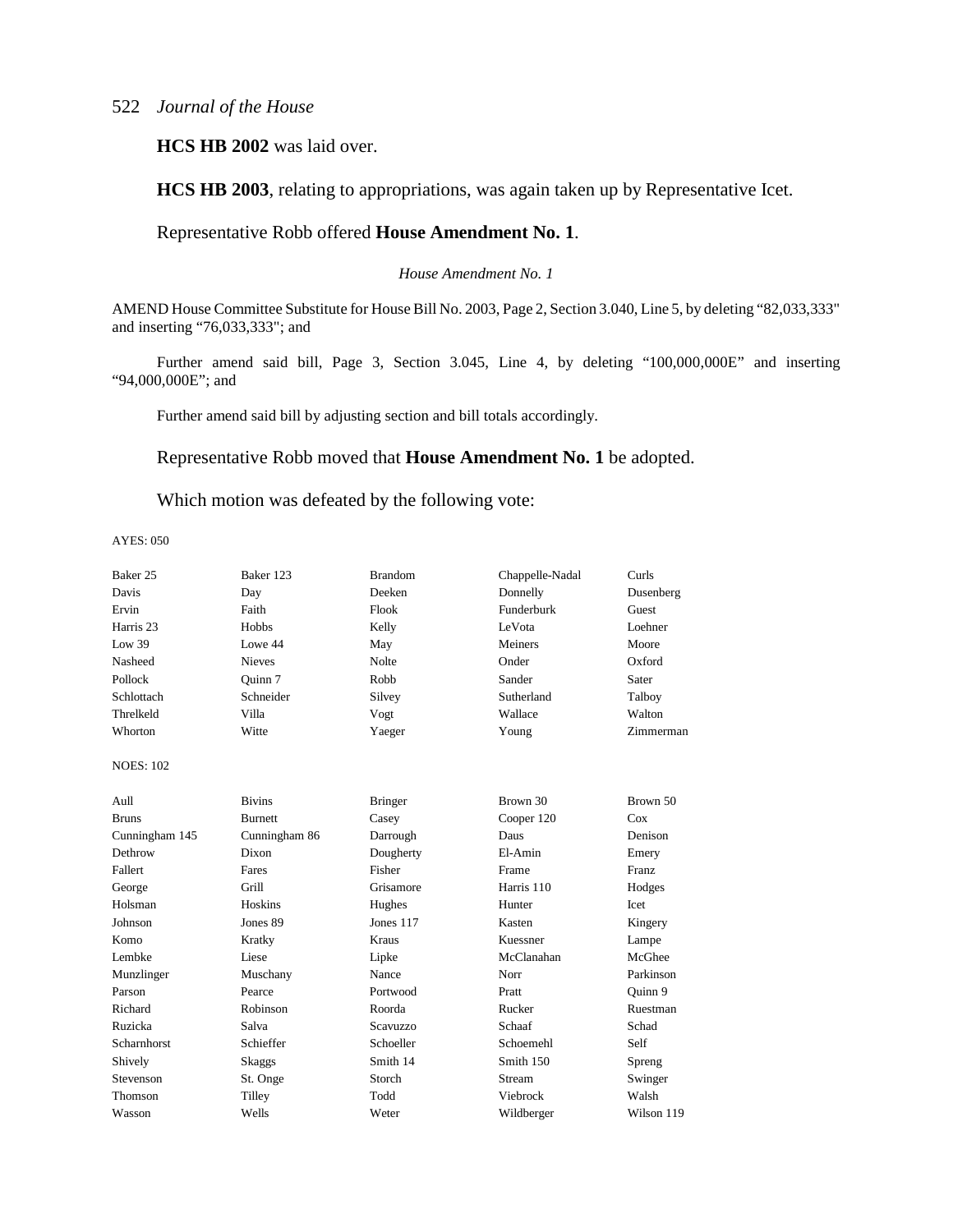### *Fortieth Day–Tuesday, March 25, 2008* 523

| Wilson 130<br>Zweifel         | Wood<br>Mr Speaker | Wright 159                   | Wright-Jones     | Yates   |
|-------------------------------|--------------------|------------------------------|------------------|---------|
| PRESENT: 000                  |                    |                              |                  |         |
| <b>ABSENT WITH LEAVE: 009</b> |                    |                              |                  |         |
| Avery<br>Hubbard              | Bland<br>Marsh     | Cooper 155<br><b>Meadows</b> | Corcoran<br>Page | Haywood |

VACANCIES: 002

# Representative Stream offered **House Amendment No. 2**.

*House Amendment No. 2*

AMEND House Committee Substitute for House Bill No. 2003, Page 8, Section 3.155, Line 4, by deleting "411,412,853" and inserting "408,812,853"; and

Further amend by adjusting section and bill totals accordingly.

Speaker Jetton resumed the Chair.

On motion of Representative Stream, **House Amendment No. 2** was adopted.

Representative Stream, having voted on the prevailing side, moved that the vote by which **House Amendment No. 2** was adopted, be reconsidered.

Which motion was adopted by the following vote:

| Aull                 | Baker 25   | Baker 123    | <b>Bivins</b>  | <b>Brandom</b> |
|----------------------|------------|--------------|----------------|----------------|
| <b>Bringer</b>       | Brown 30   | <b>Bruns</b> | <b>Burnett</b> | Casey          |
| Chappelle-Nadal      | Cooper 120 | Cooper 155   | Cunningham 145 | Cunningham 86  |
| Curls                | Darrough   | Daus         | Day            | Deeken         |
| Denison              | Dethrow    | Dixon        | Donnelly       | Dougherty      |
| Dusenberg            | El-Amin    | Emery        | Ervin          | Faith          |
| Fallert              | Fares      | Fisher       | Flook          | Frame          |
| <b>Franz</b>         | Funderburk | Grill        | Grisamore      | Guest          |
| Harris <sub>23</sub> | Harris 110 | Hobbs        | Hodges         | Hoskins        |
| Hughes               | Hunter     | Icet         | Johnson        | Jones 89       |
| Jones 117            | Kasten     | Kelly        | Kingery        | Komo           |
| Kratky               | Kraus      | Kuessner     | Lampe          | Lembke         |
| LeVota               | Liese      | Lipke        | Loehner        | Low 39         |
| Lowe 44              | May        | McClanahan   | McGhee         | Meiners        |
| Moore                | Munzlinger | Muschany     | Nance          | Nasheed        |
| <b>Nieves</b>        | Nolte      | Norr         | Onder          | Parkinson      |
| Parson               | Pearce     | Pollock      | Portwood       | Pratt          |
| Quinn 7              | Quinn 9    | Richard      | Robb           | Robinson       |
| Roorda               | Rucker     | Ruestman     | Ruzicka        | Salva          |
| Sander               | Sater      | Scavuzzo     | Schaaf         | Schad          |
| Scharnhorst          | Schieffer  | Schlottach   | Schneider      | Schoeller      |
| Schoemehl            | Self       | Shively      | Silvey         | Skaggs         |
| Smith 14             | Smith 150  | Stevenson    | St. Onge       | Storch         |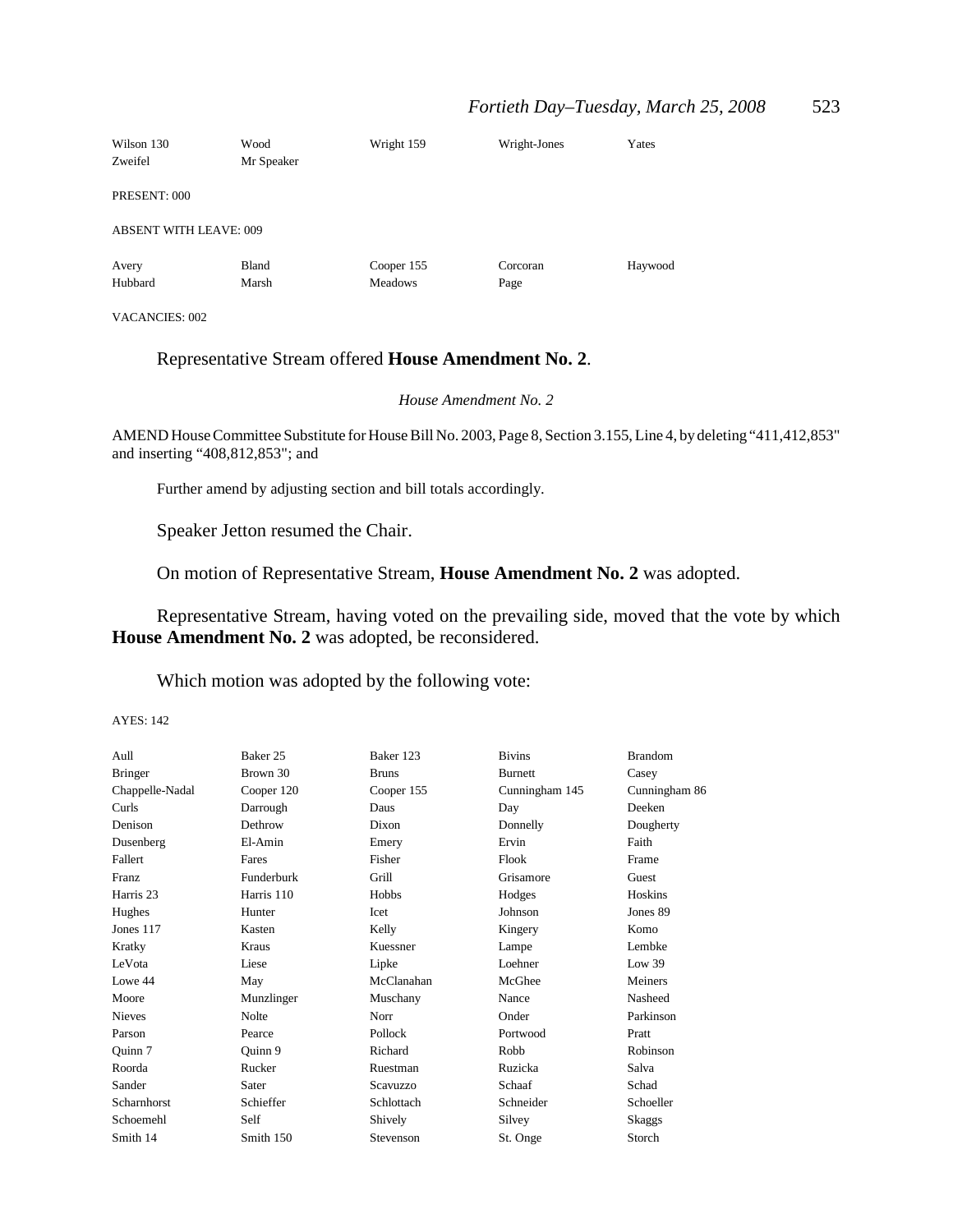| Sutherland<br>Todd<br>Walsh<br>Wilson 119<br>Wright-Jones<br>Zweifel<br><b>NOES: 009</b> | Swinger<br>Viebrock<br>Walton<br>Wilson 130<br>Yaeger<br>Mr Speaker | Thomson<br>Villa<br>Wasson<br>Witte<br>Yates | Threlkeld<br>Vogt<br>Wells<br>Wood<br>Young | Tilley<br>Wallace<br>Weter<br>Wright 159<br>Zimmerman |  |
|------------------------------------------------------------------------------------------|---------------------------------------------------------------------|----------------------------------------------|---------------------------------------------|-------------------------------------------------------|--|
| Davis<br><b>Stream</b><br>PRESENT: 000                                                   | George<br>Talboy                                                    | Holsman<br>Whorton                           | Oxford<br>Wildberger                        | Spreng                                                |  |
| <b>ABSENT WITH LEAVE: 010</b>                                                            |                                                                     |                                              |                                             |                                                       |  |
| Avery<br>Haywood                                                                         | Bland<br>Hubbard                                                    | Brown 50<br>Marsh                            | Corcoran<br>Meadows                         | Cox<br>Page                                           |  |

VACANCIES: 002

### **House Amendment No. 2** was withdrawn.

### Representative Lampe offered **House Amendment No. 3**.

#### *House Amendment No. 3*

AMEND House Committee Substitute for House Bill No. 2003, Page 2, Section 3.040, Line 5, by deleting "82,033,333" and inserting "68,433,333"; and

Further amend said bill, Page 3, Section 3.045, Line 3, by deleting "Chapter 173, RSMo" and inserting "Chapter 173, RSMo, for the purpose of funding need based scholarships to students with an expected family contribution of not more than Twelve Thousand Dollars (\$12,000)"; and

Further amend said bill, said page, said section, Line 4, by deleting "100,000,000E" and inserting "86,400,000E"; and

Further amend said bill by adjusting section and bill totals accordingly.

Speaker Pro Tem Pratt resumed the Chair.

Representative Lampe moved that **House Amendment No. 3** be adopted.

Which motion was defeated by the following vote:

| Aull    | Baker 25        | <b>Bringer</b> | Brown 50   | <b>Burnett</b> |
|---------|-----------------|----------------|------------|----------------|
| Casey   | Chappelle-Nadal | Corcoran       | Curls      | Darrough       |
| Daus    | Davis           | Donnelly       | Dougherty  | Dusenberg      |
| El-Amin | Fallert         | Frame          | Franz      | George         |
| Grill   | Harris 23       | Harris 110     | Haywood    | Hobbs          |
| Hodges  | Holsman         | Hoskins        | Hughes     | Johnson        |
| Komo    | Kratky          | Kuessner       | Lampe      | LeVota         |
| Liese   | Low 39          | Lowe 44        | McClanahan | McGhee         |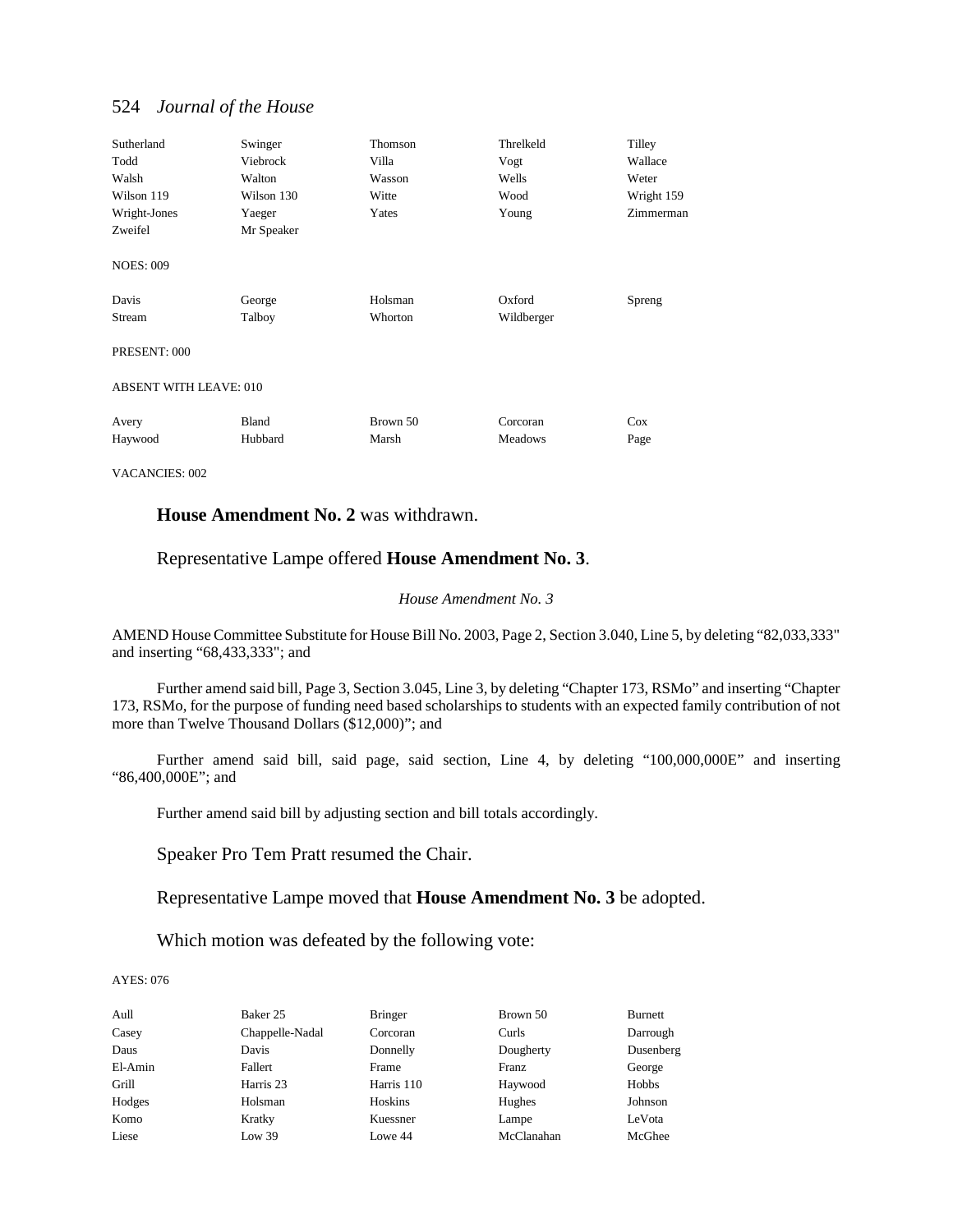# *Fortieth Day–Tuesday, March 25, 2008* 525

| Meiners<br>Robinson<br>Schieffer<br>Spreng<br>Todd<br>Walton<br>Wright-Jones | Nasheed<br>Roorda<br>Schneider<br>Storch<br>Villa<br>Whorton<br>Yaeger | Norr<br>Rucker<br>Schoemehl<br>Sutherland<br>Vogt<br>Wildberger<br>Yates | Oxford<br>Salva<br>Shively<br>Swinger<br>Wallace<br>Witte<br>Young | Quinn 9<br>Scavuzzo<br>Skaggs<br>Talboy<br>Walsh<br>Wood<br>Zimmerman |
|------------------------------------------------------------------------------|------------------------------------------------------------------------|--------------------------------------------------------------------------|--------------------------------------------------------------------|-----------------------------------------------------------------------|
| Zweifel                                                                      |                                                                        |                                                                          |                                                                    |                                                                       |
| <b>NOES: 077</b>                                                             |                                                                        |                                                                          |                                                                    |                                                                       |
| Baker 123                                                                    | <b>Bivins</b>                                                          | <b>Brandom</b>                                                           | Brown 30                                                           | <b>Bruns</b>                                                          |
| Cooper 120                                                                   | Cooper 155                                                             | Cunningham 86                                                            | Day                                                                | Deeken                                                                |
| Denison                                                                      | Dethrow                                                                | Dixon                                                                    | Emery                                                              | Ervin                                                                 |
| Faith                                                                        | Fares                                                                  | Fisher                                                                   | Flook                                                              | Funderburk                                                            |
| Grisamore                                                                    | Guest                                                                  | Hunter                                                                   | Icet                                                               | Jones 89                                                              |
| Jones 117                                                                    | Kasten                                                                 | Kelly                                                                    | Kingery                                                            | <b>Kraus</b>                                                          |
| Lembke                                                                       | Lipke                                                                  | Loehner                                                                  | May                                                                | Moore                                                                 |
| Munzlinger                                                                   | Muschany                                                               | Nance                                                                    | <b>Nieves</b>                                                      | <b>Nolte</b>                                                          |
| Onder                                                                        | Parkinson                                                              | Parson                                                                   | Pearce                                                             | Pollock                                                               |
| Portwood                                                                     | Pratt                                                                  | Ouinn 7                                                                  | Richard                                                            | Robb                                                                  |
| Ruestman                                                                     | Ruzicka                                                                | Sander                                                                   | Sater                                                              | Schaaf                                                                |
| Schad                                                                        | <b>Scharnhorst</b>                                                     | Schlottach                                                               | Schoeller                                                          | Self                                                                  |
| Silvey                                                                       | Smith 14                                                               | Smith 150                                                                | Stevenson                                                          | St. Onge                                                              |
| Stream                                                                       | Thomson                                                                | Threlkeld                                                                | Tilley                                                             | Viebrock                                                              |
| Wasson                                                                       | Wells                                                                  | Weter                                                                    | Wilson 119                                                         | Wilson 130                                                            |
| Wright 159                                                                   | Mr Speaker                                                             |                                                                          |                                                                    |                                                                       |
| PRESENT: 000                                                                 |                                                                        |                                                                          |                                                                    |                                                                       |
| <b>ABSENT WITH LEAVE: 008</b>                                                |                                                                        |                                                                          |                                                                    |                                                                       |
| Avery                                                                        | Bland                                                                  | Cox                                                                      | Cunningham 145                                                     | Hubbard                                                               |
| Marsh                                                                        | Meadows                                                                | Page                                                                     |                                                                    |                                                                       |
| VACANCIES: 002                                                               |                                                                        |                                                                          |                                                                    |                                                                       |

**HCS HB 2003** was laid over.

**HB 2004**, relating to appropriations, was again taken up by Representative Icet.

# Representative Dethrow offered **House Amendment No. 1**.

#### *House Amendment No. 1*

AMEND House Bill No. 2004, Page 16, Section 4.305, by deleting Line 4; and

Further amend said bill by amending section and bill totals accordingly.

Representative Dethrow moved that **House Amendment No. 1** be adopted.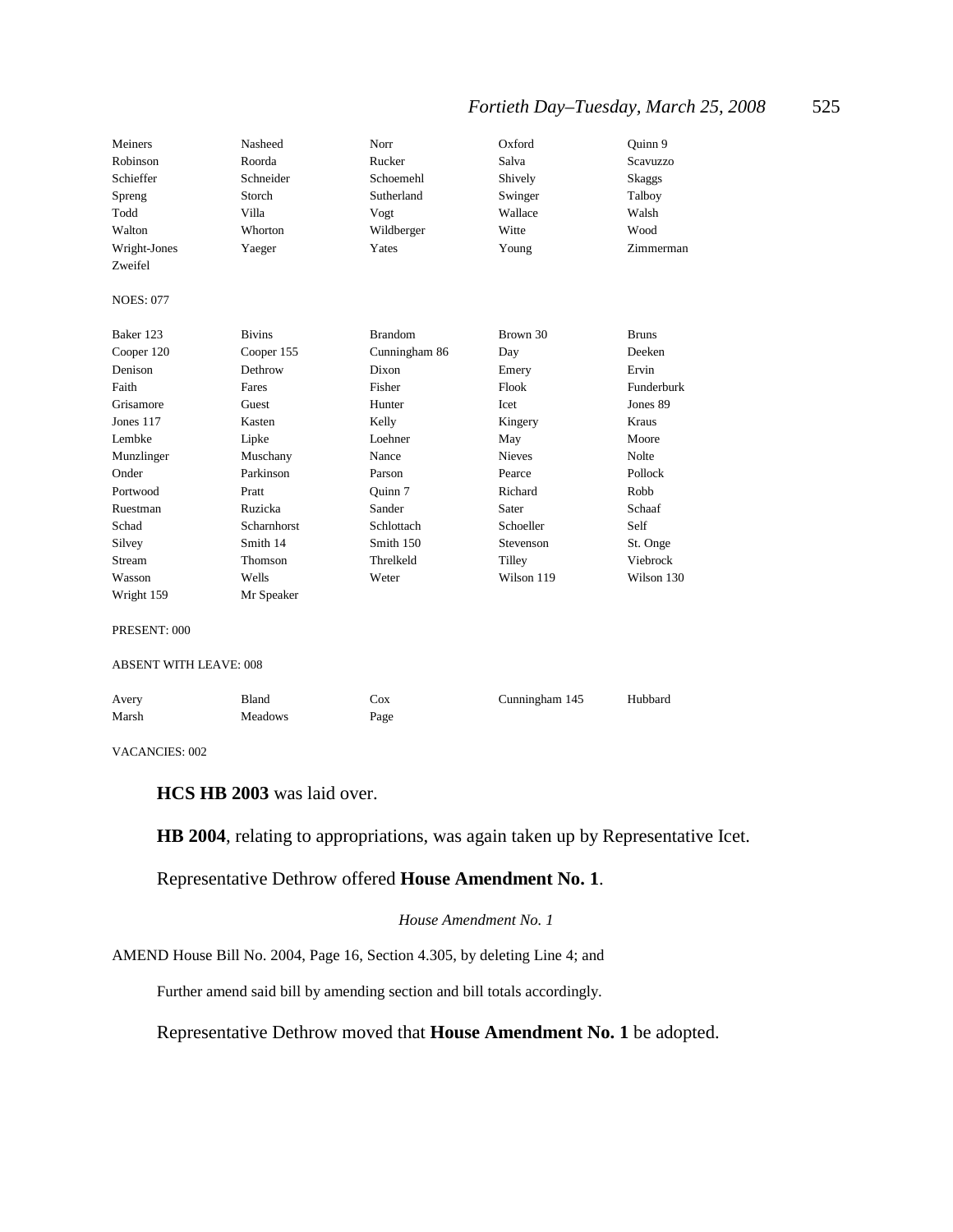# Which motion was defeated by the following vote:

#### AYES: 064

| Aull                          | Baker 25     | Baker 123     | <b>Brandom</b> | <b>Bringer</b> |
|-------------------------------|--------------|---------------|----------------|----------------|
| Brown 30                      | Cooper 120   |               | Cunningham 145 | Davis          |
| Deeken<br>Day                 |              | Dethrow       | Dixon          | Emery          |
| Ervin<br>Fisher               |              | Flook         | Franz          | Guest          |
| <b>Hobbs</b>                  | <b>Icet</b>  | Kelly         | Kingery        | Kuessner       |
| Lembke                        | Lipke        | McClanahan    | Moore          | Munzlinger     |
| Nance                         | Parson       | Pollock       | Quinn 7        | Quinn 9        |
| Richard                       | Robb         | Robinson      | Rucker         | Ruzicka        |
| Sander                        | Sater        | Schaaf        | Schad          | Scharnhorst    |
| Schoeller                     | Self         | Silvey        | <b>Skaggs</b>  | Smith 14       |
| Stevenson                     | Swinger      | Thomson       | Tilley         | Todd           |
| Viebrock                      | Wallace      | Wasson        | Wells          | Wildberger     |
| Wilson 119                    | Wilson 130   | Witte         | Mr Speaker     |                |
| <b>NOES: 087</b>              |              |               |                |                |
| <b>Bivins</b>                 | Brown 50     | <b>Bruns</b>  | <b>Burnett</b> | Casey          |
| Chappelle-Nadal               | Corcoran     | Cunningham 86 | Curls          | Darrough       |
| Daus                          | Denison      | Dougherty     | Dusenberg      | El-Amin        |
| Faith                         | Fallert      | Frame         | Funderburk     | George         |
| Grill                         | Grisamore    | Harris 23     | Harris 110     | Haywood        |
| Hodges                        | Holsman      | Hoskins       | Hughes         | Johnson        |
| Jones 89                      | Jones 117    | Kasten        | Komo           | Kratky         |
| Kraus                         | Lampe        | LeVota        | Liese          | Loehner        |
| Low 39                        | Lowe 44      | May           | McGhee         | Meiners        |
| Muschany                      | Nasheed      | <b>Nieves</b> | Nolte          | Norr           |
| Onder                         | Oxford       | Parkinson     | Pearce         | Portwood       |
| Pratt                         | Roorda       | Ruestman      | Salva          | Scavuzzo       |
| Schieffer                     | Schlottach   | Schneider     | Schoemehl      | Shively        |
| Smith 150                     | Spreng       | St. Onge      | Storch         | Stream         |
| Sutherland                    | Talboy       | Threlkeld     | Villa          | Vogt           |
| Walsh                         | Walton       | Weter         | Whorton        | Wood           |
| Wright 159                    | Wright-Jones | Yaeger        | Yates          | Young          |
| Zimmerman                     | Zweifel      |               |                |                |
| PRESENT: 000                  |              |               |                |                |
| <b>ABSENT WITH LEAVE: 010</b> |              |               |                |                |
| Avery                         | Bland        | Cox           | Donnelly       | Fares          |
| Hubbard                       | Hunter       | Marsh         | Meadows        | Page           |
|                               |              |               |                |                |

VACANCIES: 002

# Representative Storch offered **House Amendment No. 2**.

#### *House Amendment No. 2*

AMEND House Bill No. 2004, Page 2, Section 4.007, Line 6, by deleting the number "642,534" and inserting the number "327,016"; and

Further amend said bill by amending section and bill totals accordingly.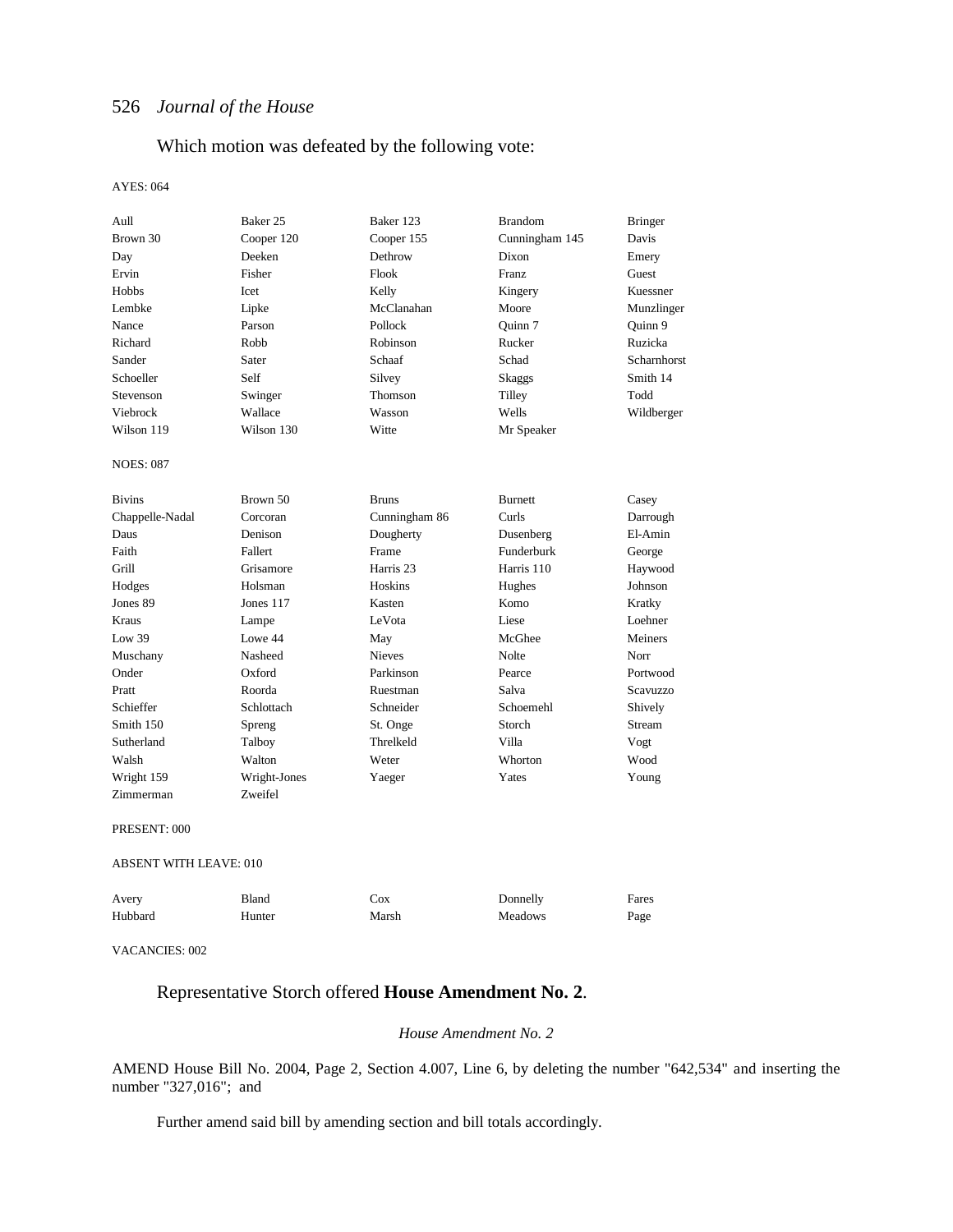# Representative Storch moved that **House Amendment No. 2** be adopted.

Which motion was defeated by the following vote:

AYES: 062

| Aull             | Baker 25      | <b>Bringer</b> | <b>Burnett</b> | Casey           |
|------------------|---------------|----------------|----------------|-----------------|
| Chappelle-Nadal  | Corcoran      | Curls          | Darrough       | Daus            |
| El-Amin          | Fallert       | Flook          | Frame          | Grill           |
|                  |               |                |                |                 |
| Harris 23        | Harris 110    | Haywood        | Hodges         | Holsman         |
| <b>Hoskins</b>   | Hughes        | Johnson        | Komo           | Kratky          |
| Kraus            | Lampe         | LeVota         | Liese          | Low 39          |
| McClanahan       | Muschany      | Norr           | Oxford         | Quinn 9         |
| Robinson         | Roorda        | Rucker         | Salva          | <b>Scavuzzo</b> |
| Schieffer        | Schneider     | Schoemehl      | Shively        | Spreng          |
| Storch           | Swinger       | Talboy         | Threlkeld      | Todd            |
| Villa            | Vogt          | Walsh          | Walton         | Whorton         |
| Wildberger       | Witte         | Wright-Jones   | Yaeger         | Yates           |
| Zimmerman        | Zweifel       |                |                |                 |
| <b>NOES: 083</b> |               |                |                |                 |
| Baker 123        | <b>Bivins</b> | <b>Brandom</b> | Brown 30       | <b>Bruns</b>    |
| Cooper 155       | Cox           | Cunningham 145 | Cunningham 86  | Davis           |
| Day              | Deeken        | Denison        | Dethrow        | Dixon           |
| Dougherty        | Dusenberg     | Emery          | Ervin          | Faith           |
| Fares            | Fisher        | Franz          | Funderburk     | Grisamore       |
| Guest            | Hobbs         | Hunter         | <b>I</b> cet   | Jones 89        |
| Jones 117        | Kasten        | Kingery        | Lembke         | Lipke           |
| Loehner          | May           | McGhee         | Moore          | Munzlinger      |
| Nance            | <b>Nieves</b> | Nolte          | Onder          | Parkinson       |
| Parson           | Pearce        | Pollock        | Portwood       | Pratt           |
| Ouinn 7          | Richard       | Robb           | Ruestman       | Ruzicka         |
| Sander           | Sater         | Schaaf         | Schad          | Scharnhorst     |
| Schlottach       | Schoeller     | Self           | Silvey         | <b>Skaggs</b>   |
| Smith 14         | Smith 150     | Stevenson      | St. Onge       | Stream          |
| Sutherland       | Thomson       | Tilley         | Viebrock       | Wallace         |
| Wasson           | Wells         | Weter          | Wilson 119     | Wilson 130      |
| Wood             | Wright 159    | Mr Speaker     |                |                 |
| PRESENT: 000     |               |                |                |                 |

#### ABSENT WITH LEAVE: 016

| Avery  | Bland          | Brown 50 | Cooper 120 | Donnelly |
|--------|----------------|----------|------------|----------|
| George | Hubbard        | Kelly    | Kuessner   | Lowe 44  |
| Marsh  | <b>Meadows</b> | Meiners  | Nasheed    | Page     |
| Young  |                |          |            |          |

VACANCIES: 002

**HB 2004** was laid over.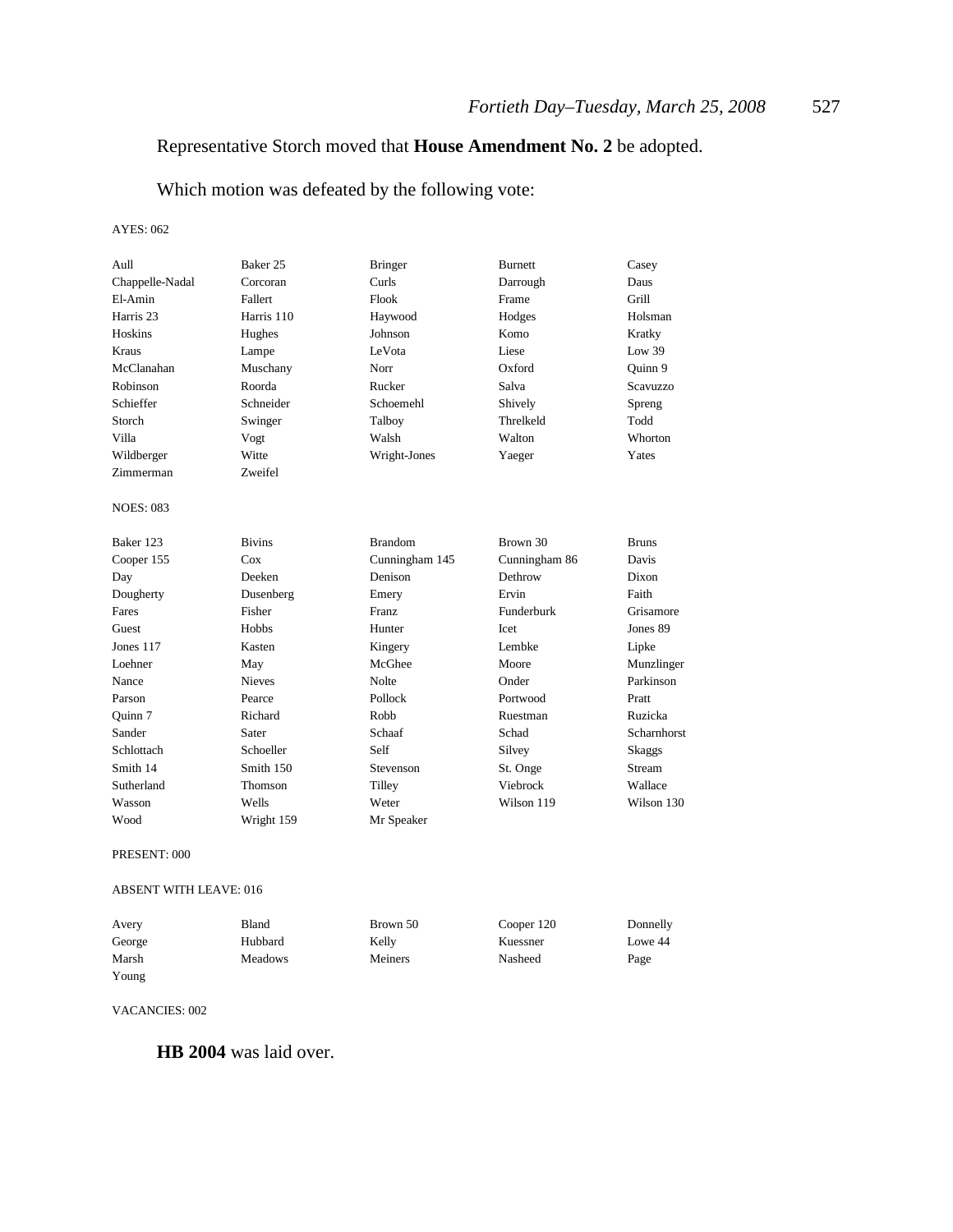# **REFERRAL OF HOUSE BILL**

The following House Bill was referred to the Committee indicated:

**HB 2393** - Special Committee on Job Creation and Economic Development

# **COMMITTEE REPORTS**

**Committee on Judiciary**, Chairman Stevenson reporting:

Mr. Speaker: Your Committee on Judiciary, to which was referred **HB 1339**, begs leave to report it has examined the same and recommends that it **Do Pass**, and pursuant to Rule 25(21)(f) be referred to the Committee on Rules.

**Committee on Local Government**, Chairman Schneider reporting:

Mr. Speaker: Your Committee on Local Government, to which was referred **HB 1849**, begs leave to report it has examined the same and recommends that it **Do Pass by Consent**, and pursuant to Rule 25(21)(f) be referred to the Committee on Rules.

**Committee on Rules**, Chairman Cooper (120) reporting:

Mr. Speaker: Your Committee on Rules, to which was referred **HCR 30**, begs leave to report it has examined the same and recommends that it **Do Pass**.

Mr. Speaker: Your Committee on Rules, to which was referred **HB 1427**, begs leave to report it has examined the same and recommends that it **Do Pass - NOT CONSENT**.

Mr. Speaker: Your Committee on Rules, to which was referred **HCS HB 1510**, begs leave to report it has examined the same and recommends that it **Do Pass - NOT CONSENT**.

Mr. Speaker: Your Committee on Rules, to which was referred **HCS HB 1676**, begs leave to report it has examined the same and recommends that it **Do Pass by Consent**.

Mr. Speaker: Your Committee on Rules, to which was referred **HCS HB 1783**, begs leave to report it has examined the same and recommends that it **Do Pass by Consent**.

Mr. Speaker: Your Committee on Rules, to which was referred **HB 1861**, begs leave to report it has examined the same and recommends that it **Do Pass by Consent**.

Mr. Speaker: Your Committee on Rules, to which was referred **HB 1887**, begs leave to report it has examined the same and recommends that it **Do Pass by Consent**.

Mr. Speaker: Your Committee on Rules, to which was referred **HCS HB 1929**, begs leave to report it has examined the same and recommends that it **Do Pass**.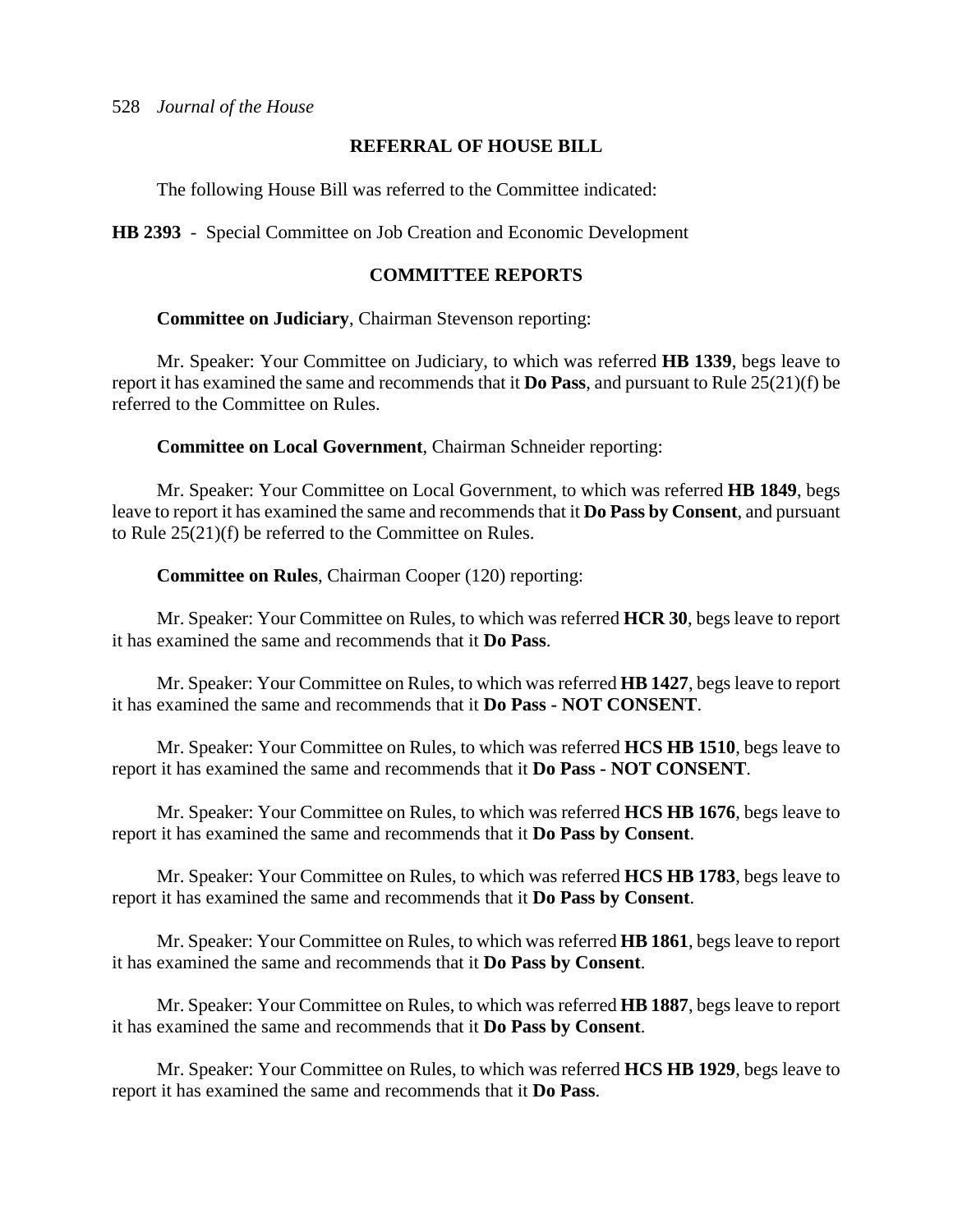Mr. Speaker: Your Committee on Rules, to which was referred **HB 1937**, begs leave to report it has examined the same and recommends that it **Do Pass by Consent**.

Mr. Speaker: Your Committee on Rules, to which was referred **HB 1945**, begs leave to report it has examined the same and recommends that it **Do Pass - NOT CONSENT**.

Mr. Speaker: Your Committee on Rules, to which was referred **HB 1952**, begs leave to report it has examined the same and recommends that it **Do Pass by Consent**.

Mr. Speaker: Your Committee on Rules, to which was referred **HB 1956**, begs leave to report it has examined the same and recommends that it **Do Pass by Consent**.

Mr. Speaker: Your Committee on Rules, to which was referred **HCS HB 2036**, begs leave to report it has examined the same and recommends that it **Do Pass by Consent**.

Mr. Speaker: Your Committee on Rules, to which was referred **HB 2047**, begs leave to report it has examined the same and recommends that it **Do Pass by Consent**.

Mr. Speaker: Your Committee on Rules, to which was referred **HCS HB 2048**, begs leave to report it has examined the same and recommends that it **Do Pass by Consent**.

Mr. Speaker: Your Committee on Rules, to which was referred **HB 2051**, begs leave to report it has examined the same and recommends that it **Do Pass by Consent**.

Mr. Speaker: Your Committee on Rules, to which was referred **HCS HB 2068**, begs leave to report it has examined the same and recommends that it **Do Pass by Consent**.

Mr. Speaker: Your Committee on Rules, to which was referred **HCS HB 2082**, begs leave to report it has examined the same and recommends that it **Do Pass by Consent**.

Mr. Speaker: Your Committee on Rules, to which was referred **HB 2157**, begs leave to report it has examined the same and recommends that it **Do Pass by Consent**.

Mr. Speaker: Your Committee on Rules, to which was referred **HCS HB 2206**, begs leave to report it has examined the same and recommends that it **Do Pass by Consent**.

Mr. Speaker: Your Committee on Rules, to which was referred **HB 2213**, begs leave to report it has examined the same and recommends that it **Do Pass by Consent**.

Mr. Speaker: Your Committee on Rules, to which was referred **HB 2224**, begs leave to report it has examined the same and recommends that it **Do Pass by Consent**.

Mr. Speaker: Your Committee on Rules, to which was referred **HB 2233**, begs leave to report it has examined the same and recommends that it **Do Pass by Consent**.

Mr. Speaker: Your Committee on Rules, to which was referred **HB 2258**, begs leave to report it has examined the same and recommends that it **Do Pass by Consent**.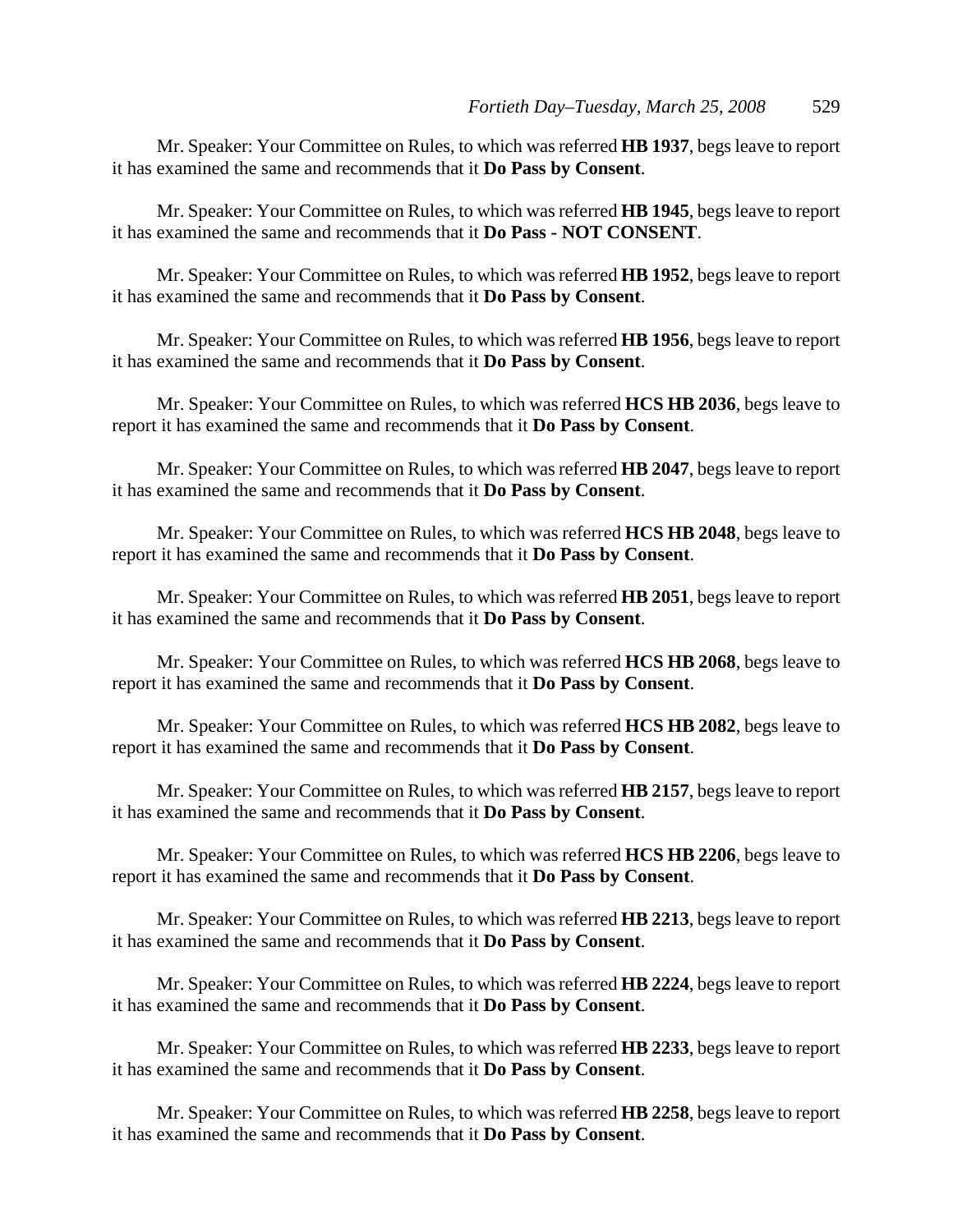# **INTRODUCTION OF HOUSE BILLS**

The following House Bills were read the first time and copies ordered printed:

**HB 2445**, introduced by Representative Sutherland, relating to dangerous wild animals.

**HB 2446**, introduced by Representative Tilley, relating to small claims court judgments.

**HB 2447**, introduced by Representatives Lembke, Portwood, Harris (110), Fallert and Oxford, relating to the regional taxicab commission.

**HB 2448**, introduced by Representatives Silvey, Portwood, Hubbard, Threlkeld, Zimmerman, Talboy and Burnett, relating to fee agent offices.

**HB 2449**, introduced by Representatives Silvey and Avery, relating to sales taxes affecting certain taxing districts.

The following members' presence was noted: Avery, Bland and Meadows.

# **ADJOURNMENT**

On motion of Representative Tilley, the House adjourned until 9:00 a.m., Wednesday, March 26, 2008.

# **COMMITTEE MEETINGS**

# AGRICULTURE POLICY

Thursday, March 27, 2008, 8:00 a.m. Hearing Room 6. Meeting for informational purposes only. FCS Financial representatives to address the committee. Possible Executive session to follow.

CONSERVATION AND NATURAL RESOURCES Wednesday, March 26, 2008, 8:00 a.m. Hearing Room 4. Possible Executive session. Public hearings to be held on: HB 2034, HB 1798

JOINT COMMITTEE ON CORRECTIONS Wednesday, April 2, 2008, 9:00 a.m. Hearing Room 3. Business meeting. Some portions of the meeting may be closed pursuant to Section 610.021.

**JUDICIARY** Wednesday, March 26, 2008, 8:00 a.m. Hearing Room 3. Executive session may follow. Public hearings to be held on: HB 1621, HB 1728, HB 1799, HB 1801, HB 1898, HB 2205, HB 2239, HB 2352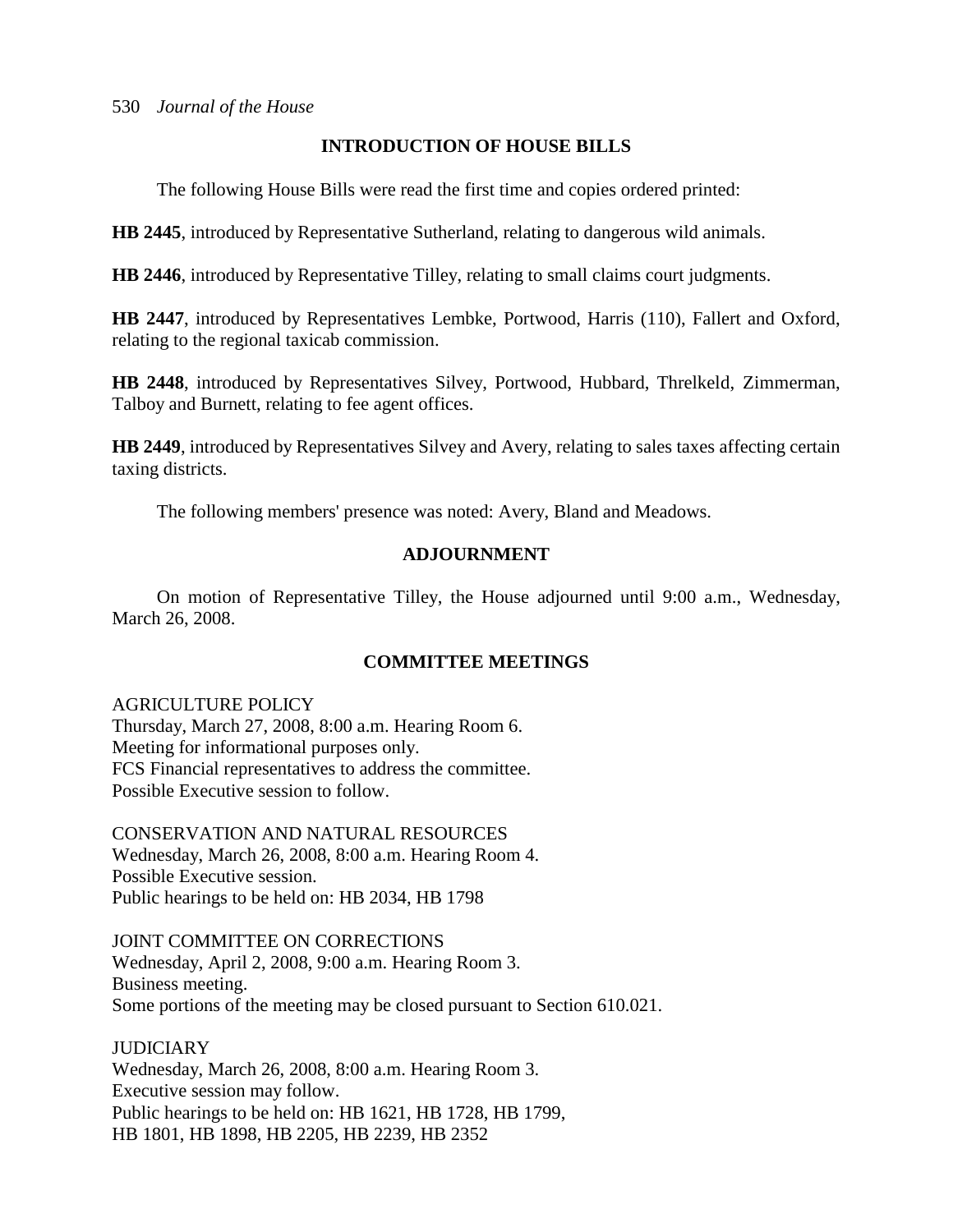LOCAL GOVERNMENT

Wednesday, March 26, 2008, Hearing Room 4 upon morning recess. Executive session may follow. Public hearings to be held on: HB 1796, HB 2277, HB 2380

SPECIAL COMMITTEE ON GOVERNMENT AFFAIRS Tuesday, April 1, 2008, 8:15 a.m. Hearing Room 7. Executive session may follow. Public hearings to be held on: HB 1866, HB 1747, HB 1794, HB 1954, HB 1961

SPECIAL COMMITTEE ON HEALTHCARE TRANSFORMATION Wednesday, March 26, 2008, 12:00 p.m. Hearing Room 3. Committee will reconvene upon adjournment if needed. Executive session may follow. AMENDED Public hearings to be held on: HB 1816, HB 1940, HB 1933

SPECIAL COMMITTEE ON JOB CREATION AND ECONOMIC DEVELOPMENT Wednesday, March 26, 2008, 8:00 a.m. Hearing Room 7. General information regarding enhanced enterprise zones and economic development.

SPECIAL COMMITTEE ON JOB CREATION AND ECONOMIC DEVELOPMENT Wednesday, March 26, 2008, 1:45 p.m. Hearing Room 6. Executive session may follow. Public hearing to be held on: HB 2393

SPECIAL COMMITTEE ON PROFESSIONAL REGISTRATION AND LICENSING Thursday, March 27, 2008, 8:00 a.m. Hearing Room 7. Executive session may follow. Public hearings to be held on: HB 1827, HB 1976

SPECIAL COMMITTEE ON STUDENT ACHIEVEMENT Wednesday, March 26, 2008, 8:00 a.m. Hearing Room 6. Executive session may follow. Public hearing to be held on: HB 1544

SPECIAL COMMITTEE ON UTILITIES Wednesday, March 26, 2008, 12:00 p.m. Hearing Room 5. Executive session may follow. Public hearing to be held on: HB 2279

SPECIAL COMMITTEE ON WORKFORCE DEVELOPMENT AND WORKPLACE SAFETY Wednesday, March 26, 2008, 12:00 p.m. Hearing Room 7. Executive session may follow. AMENDED Public hearings to be held on: HB 2094, HB 2302, HB 2309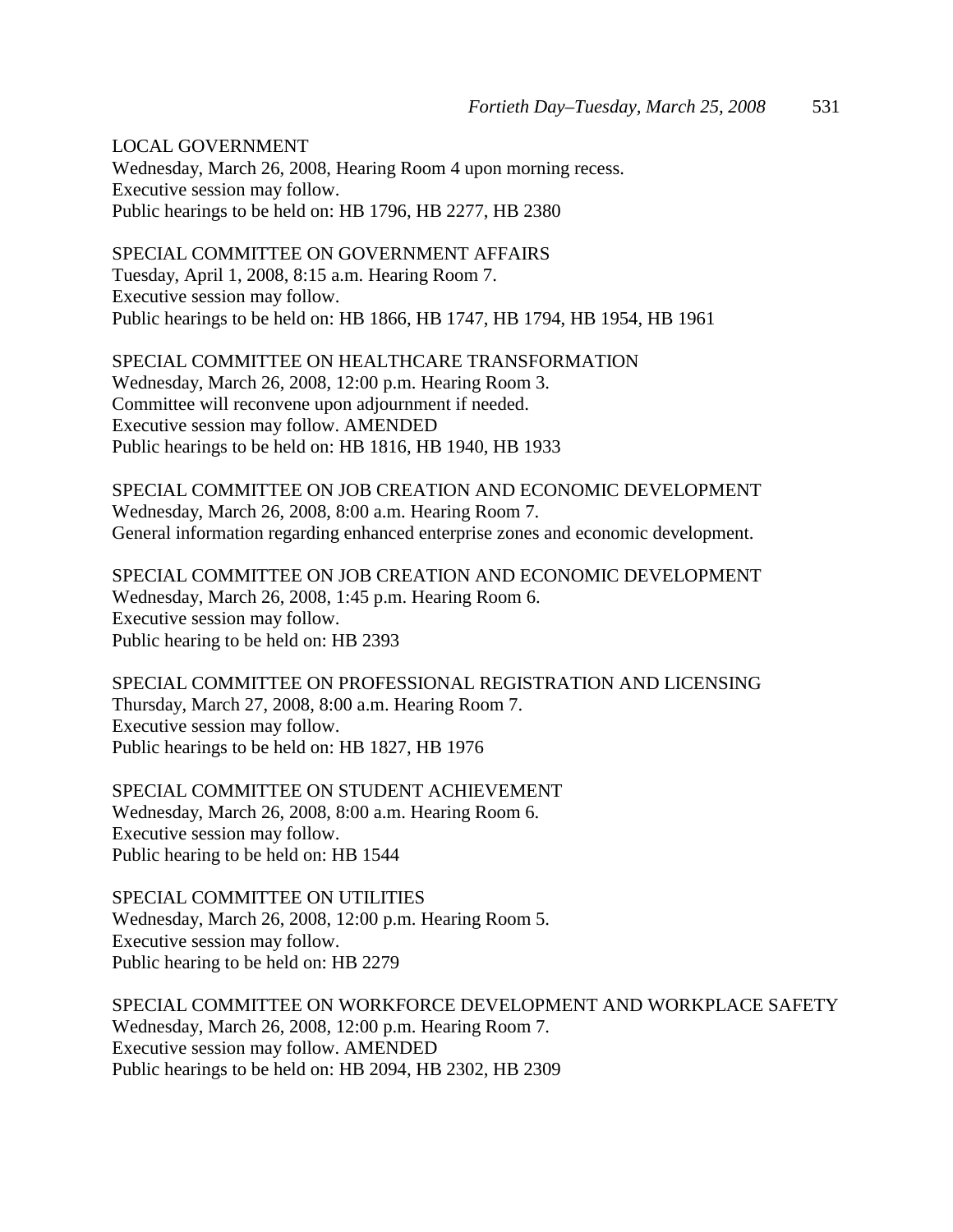# **HOUSE CALENDAR**

### FORTY-FIRST DAY, WEDNESDAY, MARCH 26, 2008

# **HOUSE BILLS FOR SECOND READING**

HB 2445 through HB 2449

# **HOUSE JOINT RESOLUTION FOR PERFECTION**

HCS HJR 70 - Icet

## **HOUSE BILLS FOR PERFECTION - APPROPRIATIONS**

|                | HB 2001 - Icet            | (10 hours total debate on Perfection for HB 2001 through HB 2013) |
|----------------|---------------------------|-------------------------------------------------------------------|
| 2              | <b>HCS HB 2002 - Icet</b> | (10 hours total debate on Perfection for HB 2001 through HB 2013) |
| 3              | <b>HCS HB 2003 - Icet</b> | (10 hours total debate on Perfection for HB 2001 through HB 2013) |
| $\overline{4}$ | HB 2004 - Icet            | (10 hours total debate on Perfection for HB 2001 through HB 2013) |
| 5              | <b>HCS HB 2005 - Icet</b> | (10 hours total debate on Perfection for HB 2001 through HB 2013) |
| 6              | <b>HCS HB 2006 - Icet</b> | (10 hours total debate on Perfection for HB 2001 through HB 2013) |
| 7              | <b>HCS HB 2007 - Icet</b> | (10 hours total debate on Perfection for HB 2001 through HB 2013) |
| 8              | <b>HCS HB 2008 - Icet</b> | (10 hours total debate on Perfection for HB 2001 through HB 2013) |
| 9              | <b>HCS HB 2009 - Icet</b> | (10 hours total debate on Perfection for HB 2001 through HB 2013) |
| 10             | <b>HCS HB 2010 - Icet</b> | (10 hours total debate on Perfection for HB 2001 through HB 2013) |
| 11             | <b>HCS HB 2011 - Icet</b> | (10 hours total debate on Perfection for HB 2001 through HB 2013) |
| 12             | <b>HCS HB 2012 - Icet</b> | (10 hours total debate on Perfection for HB 2001 through HB 2013) |
| 13             | <b>HCS HB 2013 - Icet</b> | (10 hours total debate on Perfection for HB 2001 through HB 2013) |

### **HOUSE BILLS FOR PERFECTION**

- 1 HB 1911 Muschany
- 2 HB 1806 Schaaf
- 3 HCS HB 2058 Pearce
- 4 HCS HB 1626 Emery
- 5 HCS HB 1836 Flook
- 6 HB 1773 Funderburk
- 7 HCS#2 HB 1886 Scharnhorst
- 8 HCS HB 1393 Dusenberg
- 9 HCS HB 1715 Schad
- 10 HCS HB 1790 Cooper (155)
- 11 HCS HB 1550 Stevenson
- 12 HCS HBs 1788 & 1882 Day
- 13 HCS HB 1802 Wilson (130)
- 14 HB 1319 Brown (50)
- 15 HCS HB 1644 Muschany
- 16 HCS HB 2188 Pearce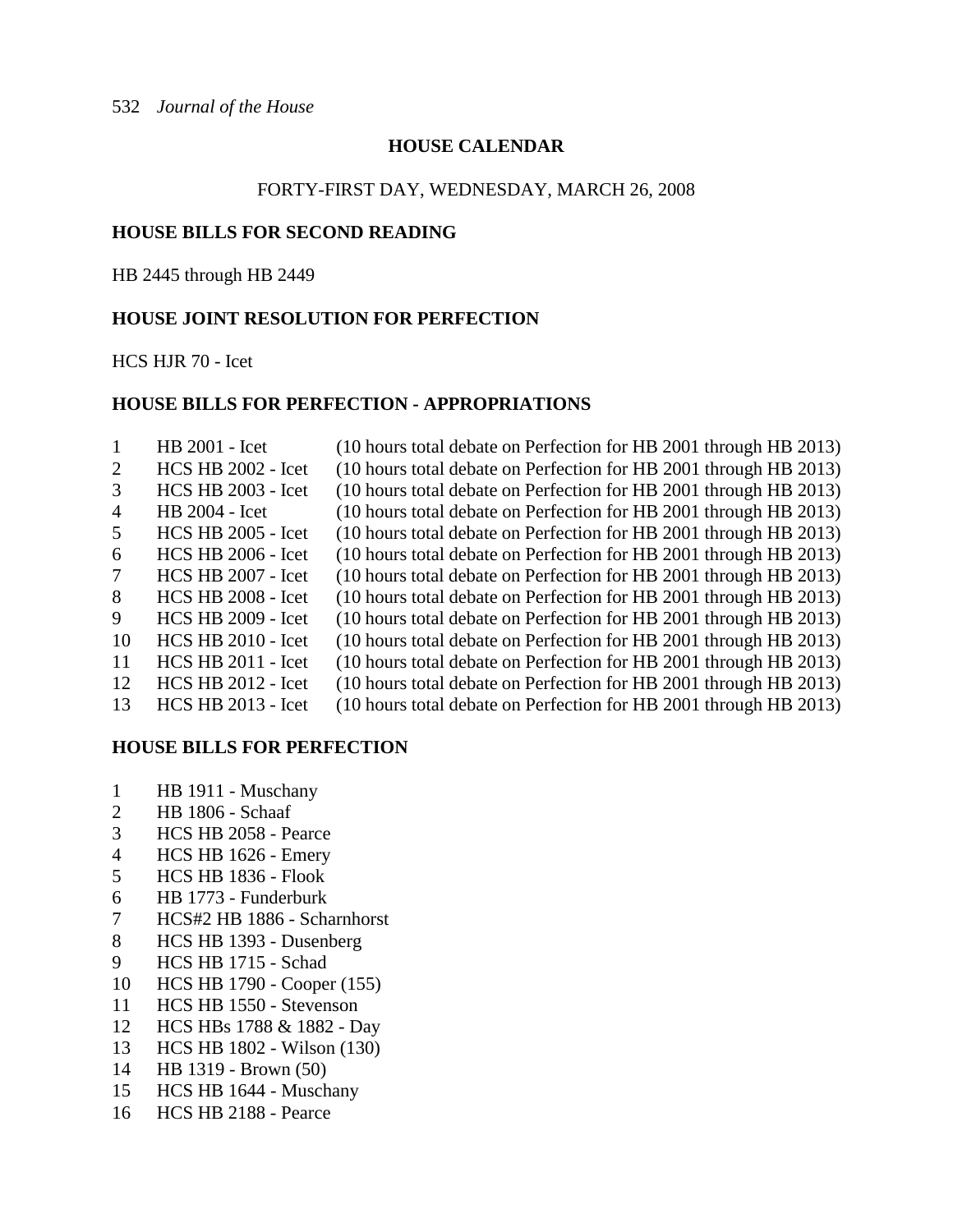## **HOUSE BILL FOR PERFECTION - FEDERAL MANDATE**

HCS HB 2041 - Fisher

### **HOUSE BILLS FOR PERFECTION - CONSENT**

(3/12/08)

- 1 HCS HB 1611 Dixon
- 2 HB 1677 Franz
- 3 HCS HB 1807 Cox
- 4 HB 1881 Schlottach
- 5 HB 1869 Wilson (130)
- 6 HB 1946 Franz
- 7 HCS HB 2104 Viebrock
- 8 HCS HB 2204 Ervin
- 9 HB 2226 Muschany

(3/13/08)

- 1 HB 1419 Portwood
- 2 HCS HB 1546 Schaaf
- 3 HB 1617 Cunningham (86)
- 4 HB 1706 Baker (123)
- 5 HCS HB 1707 Baker (123)
- 6 HB 1710 Flook
- 7 HB 1784 Meadows
- 8 HB 1791 Cooper (155)
- 9 HCS HB 1804 Corcoran
- 10 HB 1828 Sutherland
- 11 HB 1864 Parson
- 12 HCS HB 1883 Nance
- 13 HCS HB 1888 Schoeller
- 14 HCS HB 1893 Scharnhorst
- 15 HCS HB 1904 Cox
- 16 HCS HB 1910 Ervin
- 17 HB 1995 Schieffer
- 18 HCS HB 2064 Parson
- 19 HCS HB 2360 Guest

(3/26/08)

- 1 HCS HB 1676 Hoskins
- 2 HCS HB 1783 Meadows
- 3 HB 1861 Baker (25)
- 4 HB 1887 Parson
- 5 HB 1937 Pearce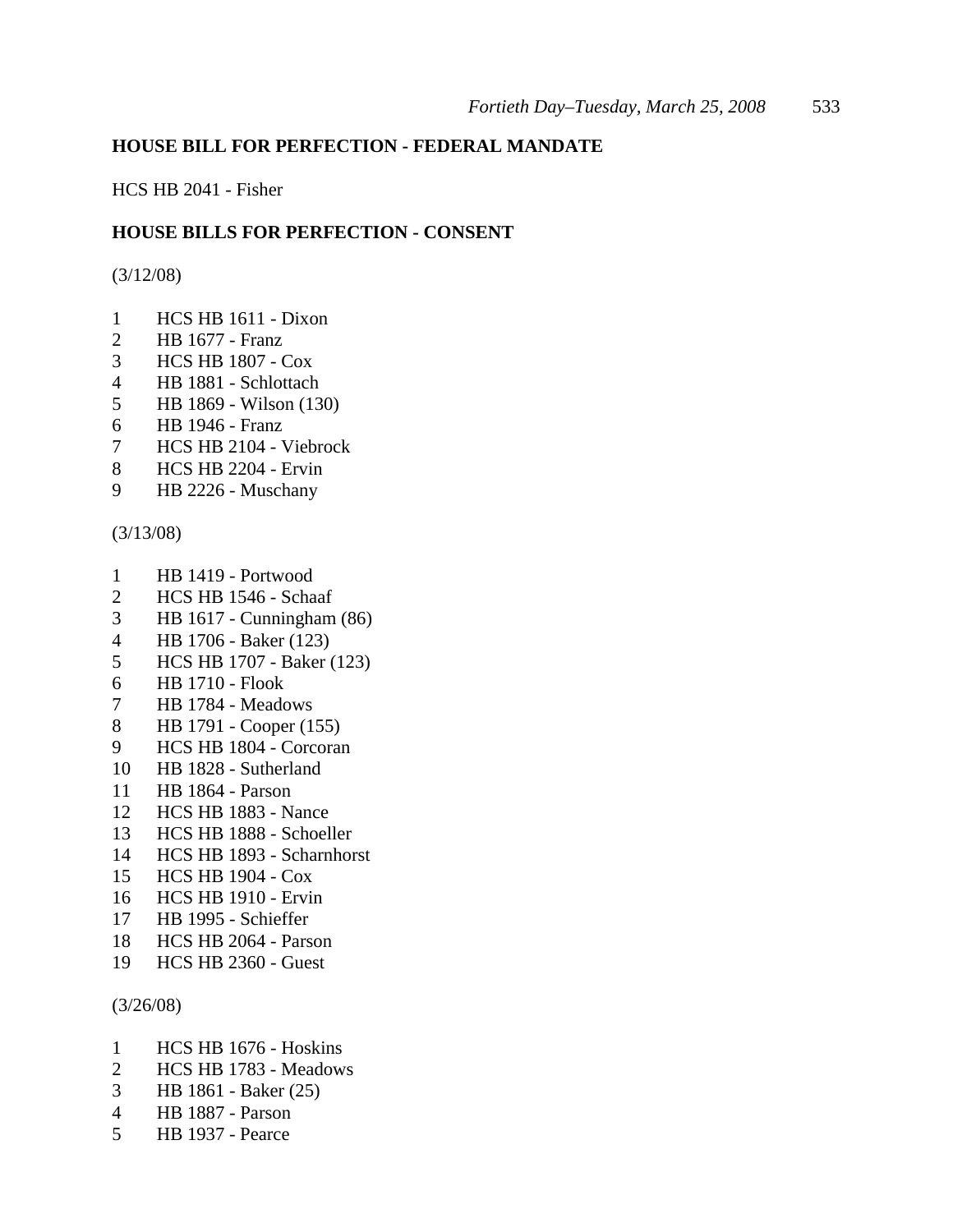- 6 HB 1952 Loehner
- 7 HB 1956 Bivins
- 8 HCS HB 2036 Nance
- 9 HB 2047 Curls
- 10 HCS HB 2048 Zimmerman
- 11 HB 2051 Kelly
- 12 HCS HB 2068 Kuessner
- 13 HCS HB 2082 Dougherty
- 14 HB 2157 Grill
- 15 HCS HB 2206 Sutherland
- 16 HB 2213 Kraus
- 17 HB 2224 Jones (117)
- 18 HB 2233 Page
- 19 HB 2258 Pollock

# **HOUSE CONCURRENT RESOLUTION FOR THIRD READING**

HCR 23, (2-20-08, Page 294) - Dixon

# **HOUSE JOINT RESOLUTIONS FOR THIRD READING**

- 1 HCS HJR 41 Cunningham (86)<br>2 HCS HJR 43 Portwood
- 2 HCS HJR 43 Portwood

# **HOUSE BILLS FOR THIRD READING**

- 1 HCS HB 1722 Wallace
- 2 HCS HB 1326 Sater

# **HOUSE BILLS FOR THIRD READING - CONSENT**

- 1 HB 1450 Roorda
- 2 HB 1416 Nance
- 3 HB 1824 Schlottach
- 4 HB 1348 Portwood
- 5 HB 1490 Deeken
- 6 HB 1532 Davis
- 7 HB 1572 Franz
- 8 HB 1574 Jones (117)
- 9 HB 1608 Ervin
- 10 HB 1640 Schoeller
- 11 HB 1972 Franz
- 12 HB 1973 Franz
- 13 HB 1368 Thomson
- 14 HB 1689 Wilson (130)
- 15 HB 2055 Viebrock
- 16 HCS HB 2056 Viebrock